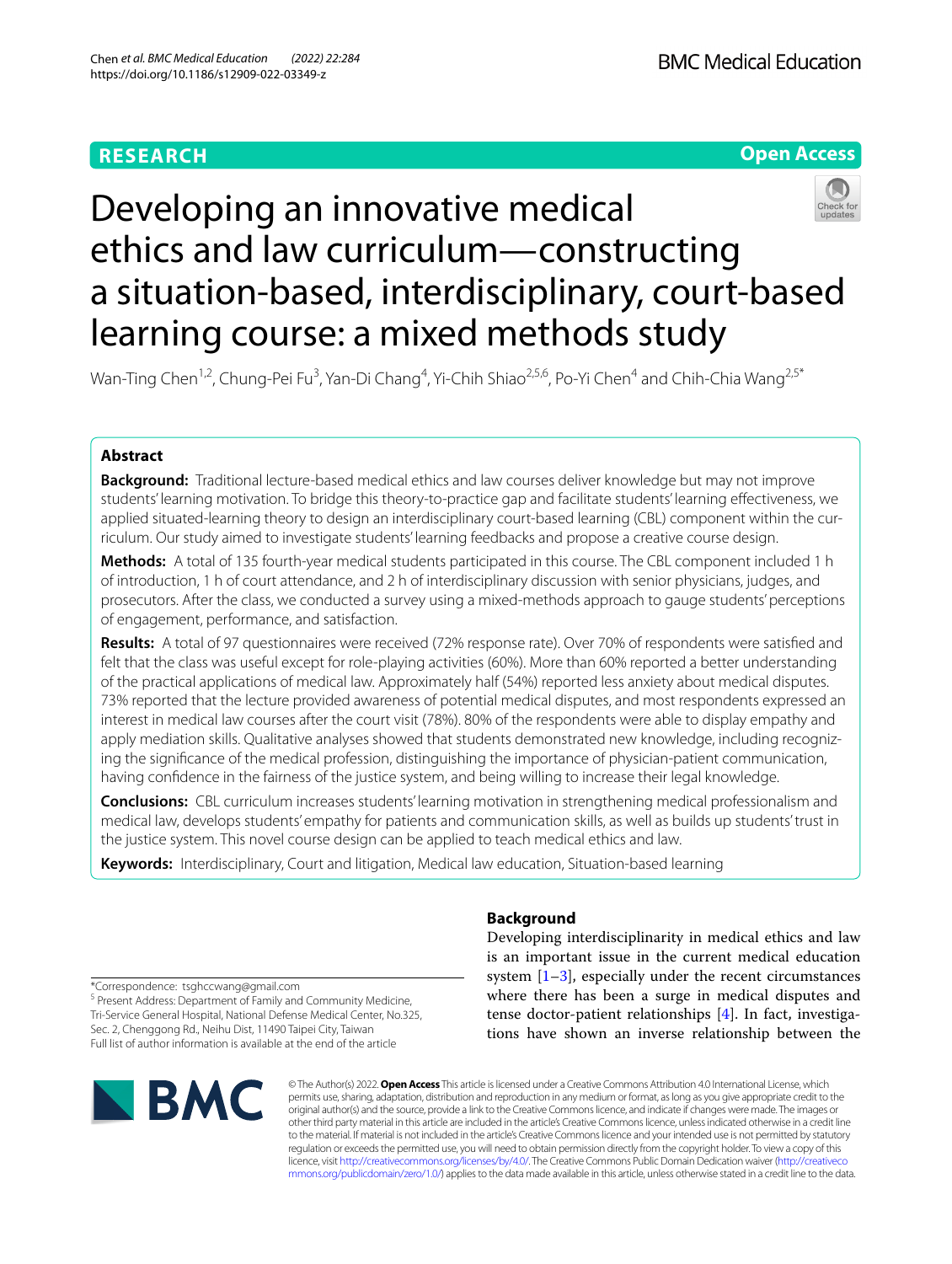lack of medical law knowledge and legal defensiveness [\[5](#page-6-3), [6\]](#page-6-4). Nonetheless, legal knowledge gaps continue to exist among health professions, indicating a paucity in efective medical law education [\[7](#page-6-5), [8](#page-6-6)]. One study showed that physicians felt uncomfortable with defcient knowledge on medical malpractice [\[9](#page-6-7)]. Indeed, the need for programmatic development in medical law education should be highlighted  $[10]$  $[10]$ , with multidisciplinary ethical education being one approach toward bridging the gap [\[8](#page-6-6)].

The appropriate customization of teaching materials is crucial for medical education from the perspective of international medico-legal education considering that attitudes toward medical disputes vary among countries [[5\]](#page-6-3). For instance, physicians in the East tend to be more aggrieved when encountering in medical disputes, which may be due to an innate attitude of confict avoidance. Unlike Westerners who prefer to communicate forthrightly, Asians tend to endure dissatisfaction to attain temporary peace [\[11](#page-7-0)]. Moreover, settlements in litigation difer between each country. In Taiwan, patients who fail to achieve reconciliation with the hospital following a medical dispute will be compulsorily referred to mediation before entering judicial proceedings (Figure S1 in the [Supplementary Appendix](#page-6-9)). Thus, to design a course that suits the needs of the local culture and society, multifaceted strategies based on sound pedagogies should be adopted [\[12](#page-7-1), [13\]](#page-7-2).

The mainstream method for teaching medical ethics and law involves direct instruction through lectures [\[14](#page-7-3)], which may easily fail to motivate students to learn medical ethics and law  $[13]$ . Moreover, conventional medical ethics and law courses are often taught by a combination of physicians and general education teachers instead of healthcare law specialists, which subsequently generates an incoherent curriculum. Therefore, to integrate the theoretical and practical aspects of medical ethics and law and enhance students' ability to confront ethical dilemmas, an increasing number of schools have developed multidisciplinary medico-legal education [[1\]](#page-6-0). For instance, the medical-legal partnership in Atlanta trains future physicians to coordinate with lawyers to help improve the health status and legal rights of their patients [[15\]](#page-7-4). This reciprocal interaction between doctors and lawyers improves interprofessional collaboration [\[16](#page-7-5), [17\]](#page-7-6).

To develop a novel interdisciplinary medical law course, we applied situated-learning theory (SLT) to create the frst court-based learning (CBL) component. Lave and Wenger's SLT helps students construct knowledge and promote learning reflection by providing real cases and experiences wherein students interactively learn from experts [\[18](#page-7-7)]. SLT has been applied in healthcare-related felds, such as in core medical courses [\[19](#page-7-8)], clinical practice courses [[20,](#page-7-9) [21\]](#page-7-10), faculty development programs [\[22](#page-7-11)], and medical ethics and law courses  $[23]$  $[23]$  $[23]$ . Through this CBL component, students were able to visit a real court and interactively learn from actual cases with experts. The primary goal of our study was to use a mixed-methods evaluation approach to examine students' afective and cognitive perceptions of their learning experience.

## **Methods**

## **Participants**

 Participants of the study were fourth-year medical students at the National Defense Medical Center in Taiwan who had completed their preclinical courses and were awaiting to begin their clerkship. They attended a compulsory 1-credit (18 h) Medical Ethics and Law course to obtain fundamental knowledge of medical legislation and mediation of medical disputes, with the fnal portion of the course consisting of a 4-hour CBL.

## **Instruments**

A semi-structured questionnaire (Table S[1\)](#page-6-9) was designed for evaluation after CBL. It composed of both open- and closed-ended questions, including 18 questions for students to rate their (1) satisfaction, (2) view of its practicality, (3) gain in knowledge, attitudes, and skills toward CBL, and open-ended comments about their experience and opinion about what they had learned and what impressed them most. The instructor in-charge gave explicit instructions for anonymity including setting up a deadline of 3 days for receiving feedback, ways to ensure students' anonymity, reassuring them that their feedback was not tied to their grades, and providing tips for completing the two-part questionnaire. Our teaching assistant helped with data collection, identifcation removal, and screening of eligibility of feedback. Feedback with no content, contents beyond the confnes of medicine/ethics/law, and those who did not meet the 3-day deadline was regarded as invalid. Contents of the remaining eligible questionnaires were then analyzed.

## **Procedures**

CBL encompassed 1 h of introduction, 1 h of court attendance, and  $2 h$  of panel discussion (Table [1\)](#page-2-0). The introduction provided students with basic knowledge of the processes of the court and the roles of the diferent parties. For the latter, students experienced what it was like for various parties through role-playing, for example, witnesses providing testimony, the prosecutor and lawyers debating their viewpoints, and the judge dispensing the sentence. Next, students were assigned to attend various proceedings in the public court, such as civil and criminal cases, state compensation, cases concerning insider trading, etc. During this process, students learned about the diferent roles in the litigation, the procedures,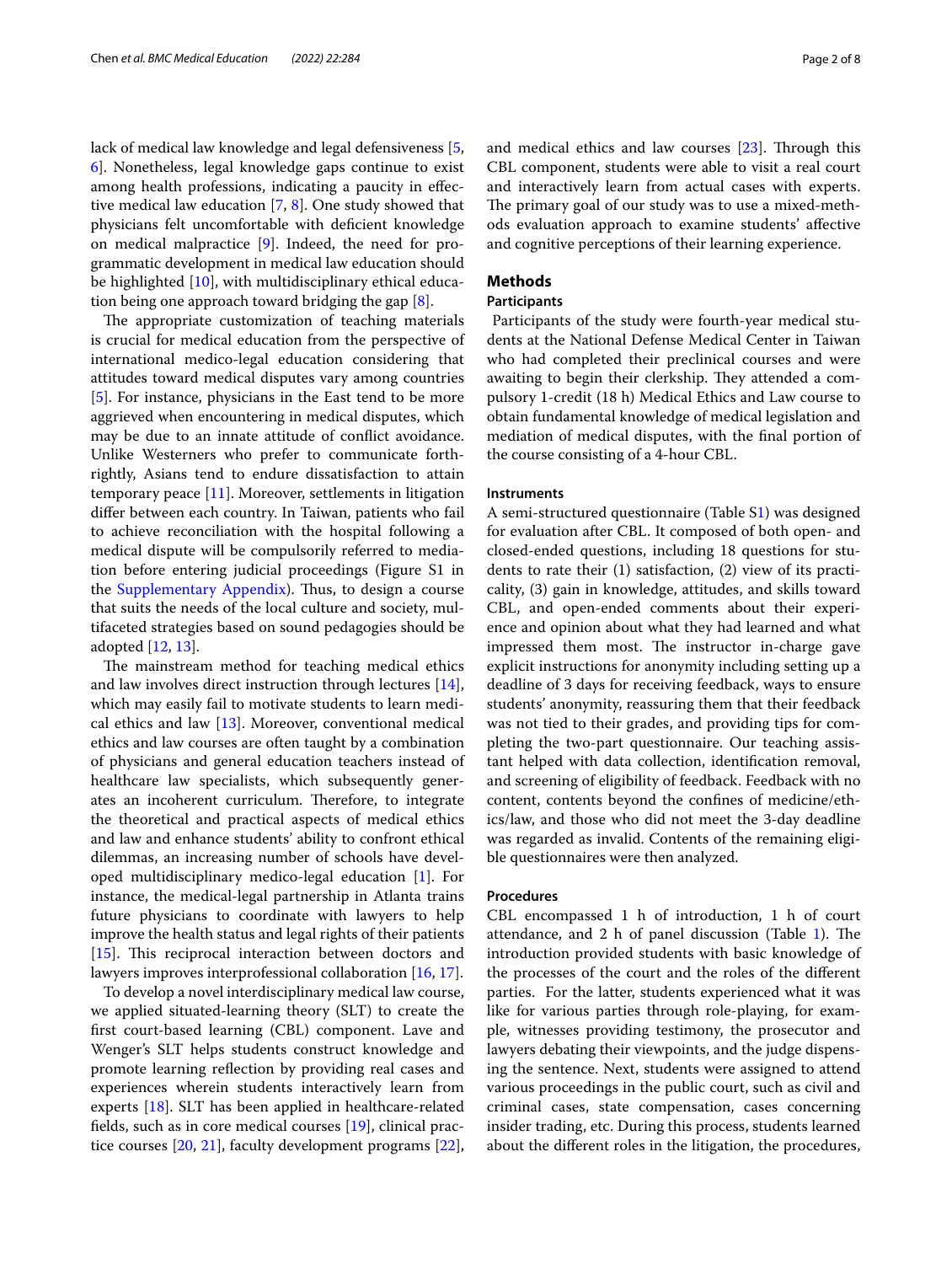<span id="page-2-0"></span>

| Part 1: Introduction (1 h)                                                                                                                                                          |
|-------------------------------------------------------------------------------------------------------------------------------------------------------------------------------------|
| • Consists of two parts:                                                                                                                                                            |
| I. Introduction to the court, Taiwan's judicial system and its levels of trials, the rights and obligations of all parties, and court proceedings                                   |
| II. Role-play: students assume various roles in a lawsuit, from the judge, prosecutor, lawyer, plaintiff, defendant, to witness, and put on the proper court<br>dresses accordingly |
| Part 2: Audit a court case (1 h)                                                                                                                                                    |
| • Students attend cases on trial that day                                                                                                                                           |
| Part 3: Panel discussion                                                                                                                                                            |
| • With 2-3 senior judges, 2-3 senior prosecutors, and 2-3 senior physicians                                                                                                         |
| • Consists of two parts:                                                                                                                                                            |
| I. Question and answer: students ask any questions, including those unrelated to the court visit                                                                                    |
| II. Sharing of experience: experts share their wisdom about the mediation process                                                                                                   |

and skills in questioning and answering. Finally, they participated in an interdisciplinary panel discussion, in which senior judges, prosecutors, and physicians from the Taiwan Medical Association and Tri-Service General Hospital (TSGH) answered their queries and shared interesting insights and experiences in mediation with the students. Mediation was highlighted as an important alternative to litigation after the occurrence of a medical dispute that involved much communication and negotiation. The judges and prosecutors shared how they dealt with medical lawsuits and the status of medical litigation, whereas physicians explained what students should pay attention to in their future practice to avoid medical disputes. A senior judge even told the students about a revolutionary mechanism for dispute resolution called alternative dispute resolution. After the class, students completed a voluntary and anonymous question-naire (Table [S1](#page-6-9)). The institutional review board of TSGH approved this study (TSGHIRB: 1-106-05-027).

## **Data analyses**

We applied mixed-methods evaluation approach to analyze our data [[24](#page-7-13)]. Quantitative data were analyzed using SPSS software, whereas qualitative information was analyzed using thematic analysis [\[25](#page-7-14)] and a general induc-tive approach described below [[26](#page-7-15), [27](#page-7-16)]: the five longest responses were selected and read by two researchers with training in medical professionalism and medical law to fnd meaningful words and phrases related to the purpose of this research for preliminary coding. Next, the researchers compared, discussed, and integrated each other's codes to form an initial classifcation. If there was a disagreement, a third researcher reviewed it. The process was repeated until consensus was reached, and no new codes emerged. A classifcation code was compiled for all three researchers to analyze the remaining data individually. At various checkpoints, the researchers reviewed and discussed the results. Qualitative data was translated from Chinese to English and proofread by native English speakers to ensure the precision of the original text.

## **Results**

## **Results of quantitative analyses**

Our screening process is summarized into a flow chart in the supplementary appendix (Figure S[2\)](#page-6-9). Out of the 135 students, data from 38 students (28%) were deemed invalid, including missing feedback in 23 students (17%), missing response content in 2 students (2%), missing the deadline in 6 students (4%), and contents beyond the confines of medicine/ethics/law in 7 students (5%). The response rate was 72%.

Over 70% of respondents were satisfed or highly satisfed with the CBL experience. For each component, 89% were satisfed or highly satisfed with the basic introduction, 89% with auditing a court case, 81% with roleplaying, 79% with the 'question and answer' part in the panel discussion, and 77% with the 'sharing of experience' in the second part of the panel discussion. Over threequarters of the students felt that CBL was useful or very useful, except for the role-playing activity (60%) (Table [2](#page-3-0)).

More than 60% of the students reported a comprehensive understanding in knowledge, attitudes, and skills in medical law from the CBL experience. The item with the lowest percentage of agreement was "comprehended mediation" (67%) and that with the highest percentage of agreement was "understood the court operations" (74%). About half of the students had less anxiety about medical disputes (54%) and approximately one-third (31%) were neutral. This lecture increased students' awareness of potential medical disputes (73%) and interest in medical law courses after the court visit (78%). Four-ffths (80%) of the students stated that they were better able to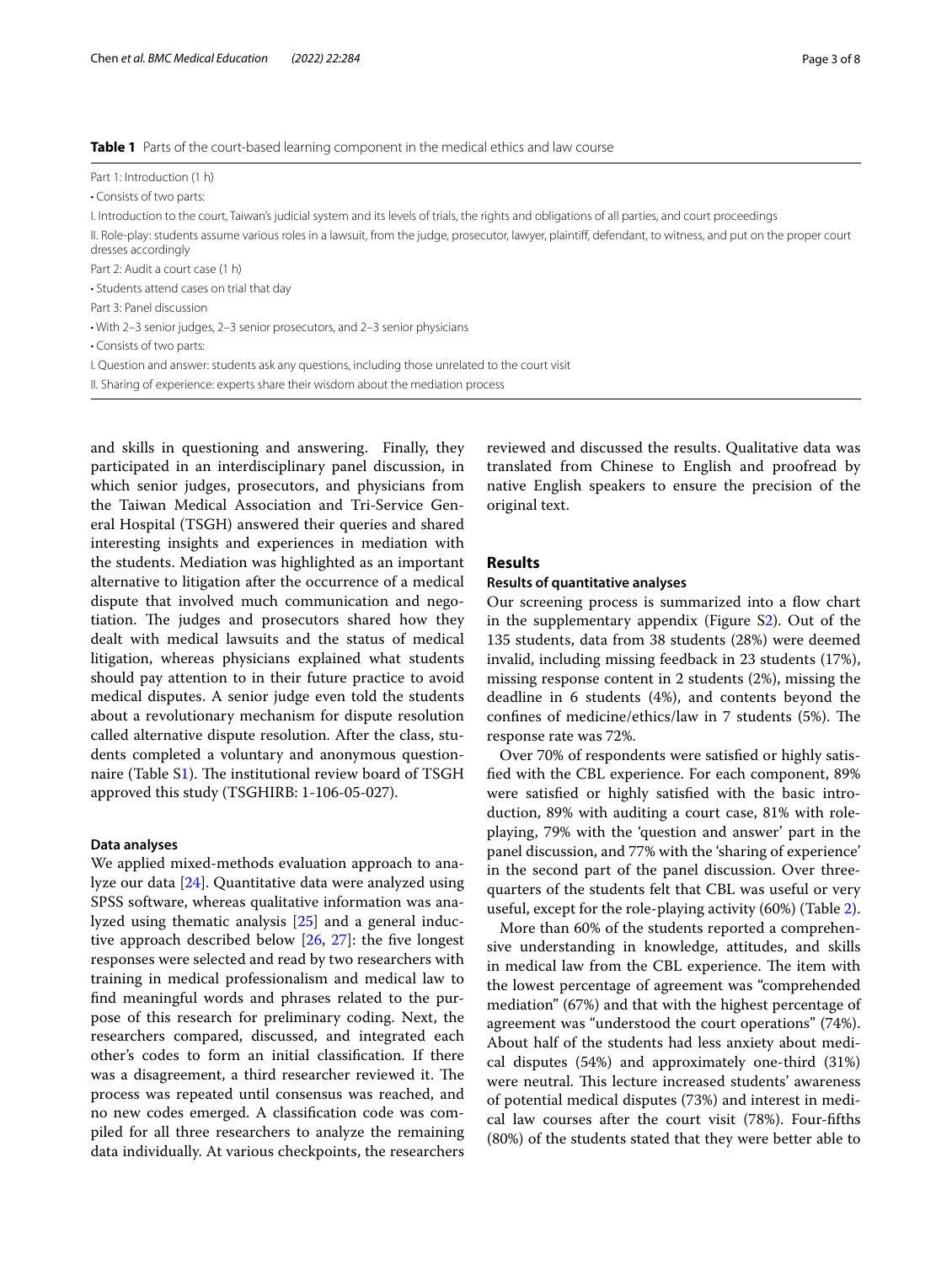| Satisfaction                                   |                                     |                              |                         |                           |                                         |                 |
|------------------------------------------------|-------------------------------------|------------------------------|-------------------------|---------------------------|-----------------------------------------|-----------------|
|                                                | Highly Dissatisfied<br>$(1)$ (n, %) | Dissatisfied<br>$(2)$ (n, %) | Neutral<br>$(3)$ (n, %) | Satisfied<br>$(3)$ (n, %) | <b>Highly Satisfied</b><br>$(5)$ (n, %) | Mean            |
| Introduction I                                 | 0(0)                                | 0(0)                         | 10(11)                  | 44 (47)                   | 40 (42)                                 | $4.32 \pm 0.66$ |
| Introduction II (role-play)                    | 1(1)                                | 1(1)                         | 16(17)                  | 38 (40)                   | 39 (41)                                 | $4.19 \pm 0.83$ |
| Audit a court case                             | 0(0)                                | 1(1)                         | 9(10)                   | 45 (51)                   | 34 (38)                                 | $4.26 \pm 0.68$ |
| Panel discussion I (Q&A)                       | 0(0)                                | 3(3)                         | 16(18)                  | 42 (46)                   | 30(33)                                  | $4.09 \pm 0.80$ |
| Panel discussion II (sharing of<br>experience) | 0(0)                                | 3(3)                         | 18(20)                  | 39(43)                    | 31 (34)                                 | $4.08 \pm 0.82$ |
| Practicality                                   |                                     |                              |                         |                           |                                         |                 |
|                                                | Not at All Useful (1) (n, %)        | Not Useful (2) (n, %)        | Neutral (3) (n, %)      | Useful (4) (n, %)         | Very Useful (5) (n, %)                  | Mean            |
| Introduction I                                 | 0(0)                                | 1(1)                         | 12(14)                  | 45 (51)                   | 31(34)                                  | 4.19±0.71       |
| Introduction II (role-play)                    | 6(7)                                |                              | 29(32)                  | 33(37)                    | 21(23)                                  | 3.69±1.06       |
| Audit a court case                             | 1(1)                                | 0(0)                         | 19(23)                  | 33 (39)                   | 31 (37)                                 | $4.11 \pm 0.84$ |
| Panel discussion I (Q&A)                       | 2(2)                                | 1(1)                         | 16(19)                  | 42 (49)                   | 25(29)                                  | $4.01 \pm 0.86$ |
| Panel discussion II (sharing of<br>experience) | 1(1)                                | 0(0)                         | 18(21)                  | 42 (49)                   | 25(29)                                  | $4.05 \pm 0.78$ |
|                                                |                                     |                              |                         |                           |                                         |                 |

<span id="page-3-0"></span>Table 2 Students' self-evaluation of their satisfaction and views about the practicality of each part of their court-based learning

exhibit empathy and apply mediation skills in the future (Table [3](#page-3-1)).

## **Results of qualitative analyses**

In our analysis, most of the students wrote open-ended responses in a chronological sequence, especially when it came to their experiences throughout their lives. More than half of the participants mentioned how they came to know about the law in the past (e.g., from their parents with related jobs, self-interest, or similar visiting experiences) and what made them change during the process of immersing themselves into exploring knowledge of medical law through the instruction of those educators in-charge. Most of them had good prospects and aspirations about the mutual understanding between medicine and law for future work, whereas a few tended to be pessimistic about collaboration between the felds of medical and law fields. Through familiarity with the judicial system and the roles of various participants gained from frsthand observations, students realized the value of interdisciplinary collaboration between the medical and legal felds for the beneft of both doctors and patients.

In accordance with students' responses collected, four distinct themes emerged:

<span id="page-3-1"></span>**Table 3** Students' self-evaluation of their knowledge, attitudes, and skills after their court-based learning

|                                                    | Do Not<br>Under-<br>stand at All<br>$(1)$ (n, %) | Do Not Understand (2)<br>(n, %) |                    | Neutral (3) (n, %) Understand (4) (n, %) | Completely Understand<br>$(5)$ (n, %) | Mean            |
|----------------------------------------------------|--------------------------------------------------|---------------------------------|--------------------|------------------------------------------|---------------------------------------|-----------------|
| Court operations                                   | 0(0)                                             | 1(1)                            | 24(25)             | 62(64)                                   | 10(10)                                | 3.84±0.61       |
| Medical lawsuit                                    | 0(0)                                             | 2(2)                            | 27(28)             | 58 (60)                                  | 10(10)                                | 3.78±0.65       |
| Mediation                                          | 0(0)                                             | 4(4)                            | 28 (29)            | 52 (54)                                  | 12(13)                                | $3.75 \pm 0.73$ |
|                                                    | Strongly<br>Disagree<br>$(1)$ $(n, %)$           | Disagree $(2)$ $(n, %)$         | Neutral (3) (n, %) | Agree (4) (n, %)                         | Strongly Agree (5) (n, %)             | Mean            |
| Less worried about medi-<br>cal disputes           | 1(1)                                             | 13 (14)                         | 29(31)             | 43 (46)                                  | 8(8)                                  | 3.47±0.88       |
| Accept the court's ruling                          | 1(1)                                             | 6(6)                            | 28 (29)            | 51(53)                                   | 10(11)                                | 3.66±0.79       |
| Aware of potential medi-<br>cal disputes           | 0(0)                                             | 2(2)                            | 24(25)             | 56 (58)                                  | 14(15)                                | 3.85±0.68       |
| Able to show empathy<br>and apply mediation skills | 0(0)                                             | 0(0)                            | 19 (20)            | 61(63)                                   | 16(17)                                | 3.97±0.61       |
| More interested in medical 0 (0)<br>law courses    |                                                  | 1(1)                            | 20(21)             | 54 (56)                                  | 21(22)                                | 3.99±0.69       |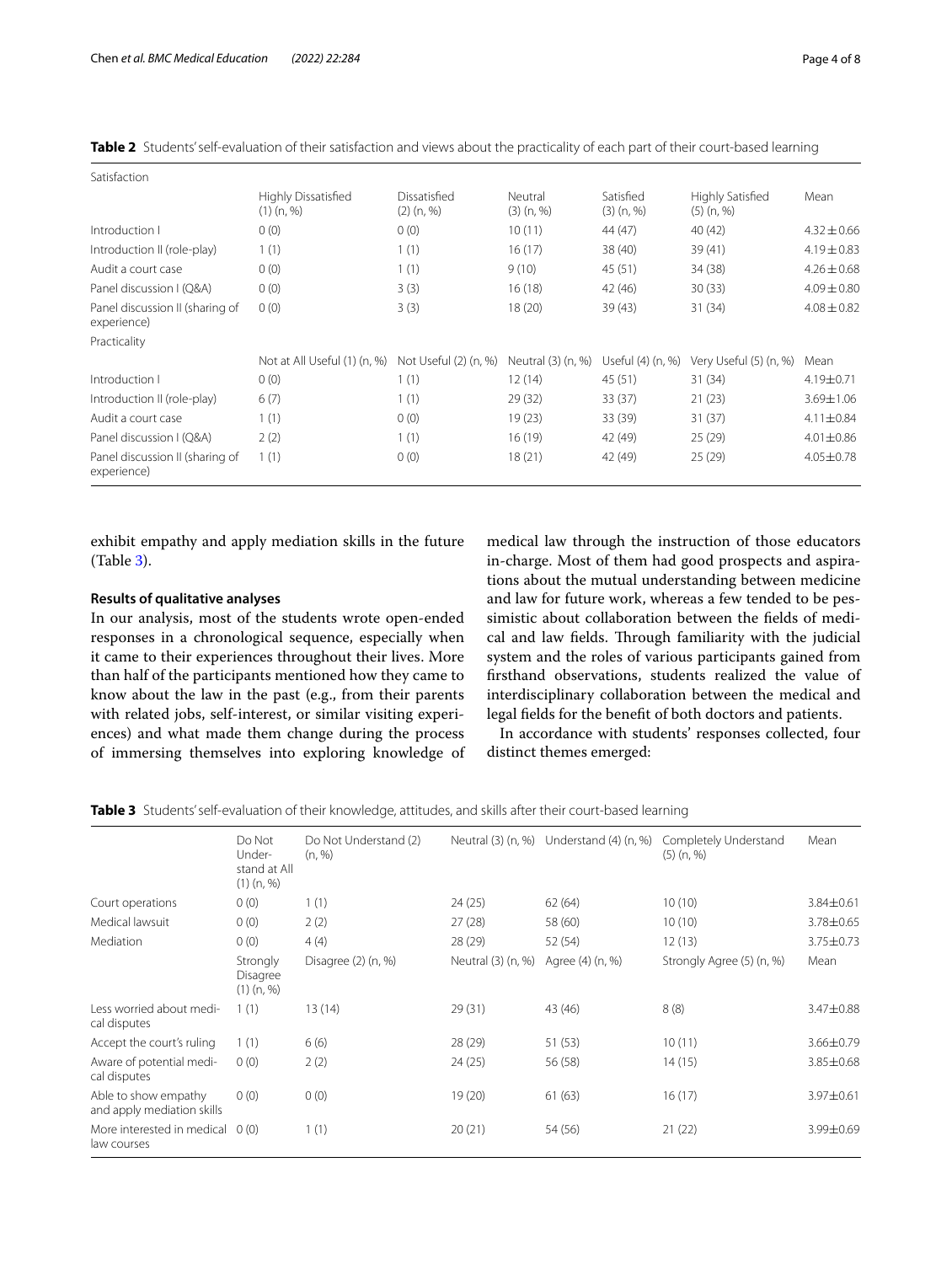1. Encourage students to sharpen their professional skills and pay attention to medical ethics and law.

Some of the respondents said that they realized that the medical profession was key to reducing lawsuits in clinical encounters. They understood the importance of upholding medical professionalism and following treatment guidelines to protect the rights of patients:

*"As long as I treat my patients to the best of my professional knowledge and try my best to provide reasonable explanations (to my medical decisions), I can get good results (in avoiding medical disputes)".*

Students also discovered that they had to always keep medical ethics and law in mind during practice and that being aware of medical jurisprudence could help reduce the occurrences of medical disputes as doctors. On the contrary, unfamiliarity with medical law would be a risk factor for potential medical disputes:

*"As medical personnel, I need to pay more attention to relevant laws and regulations and abide by the rules to avoid lawsuits in the future".*

2. Understand the importance of doctor-patient communication.

CBL provided students with a valuable opportunity for direct observation of medical litigation. Of the respondents, around one-quarter agreed that clear communication between doctors and patients was key to solid doctor-patient relationships:

*"Trough sharing and analyzing cases involving medical disputes, I understood the concerns of patients and what matters to them. After all, the patients' perspectives may be very diferent from those of the doctors".*

Furthermore, students mentioned that to prevent conficts and reduce the gap in expectations between physicians and patients, physicians should show empathy and understanding toward their patients' concerns:

*"After explanations by medical and legal professionals in the discussion, I know how to seek assistance when a medical dispute occurs. I should also be careful with my words and avoid negative language when I talk to patients".*

3. Establish trust in the judicial system.

The lack of proper exposure to medical jurisprudence and sensational reporting of medical disputes in the media led to more than one-quarter of the respondents reporting certain stereotypical images of the law and distrust in the ability of the justice system to determine fair judgment:

*"Although we, as medical students, have not yet begun clinical work, we have already been exposed to the stress of medical disputes through exaggerated reports from the mass media. Medical disputes become 'ghosts' that persistently haunt us of the sinister work environment".*

Observing litigation in an actual court allowed students to view the procedure and legal actions without sustaining any stress or pressure. Interactions with the legal personnel highlighted the similarities and diferences between medicine and law:

*"Trough discussions with both medical and law experts, I identifed dramatic diferences in viewpoints between the medical staf and those legal advisers. It was benefcial but challenging",*

By observing how the plaintif and defendant debated their positions and addressed questions from the judge, students comprehended that every judicial decision was based on concrete evidence, ideally without bias or prejudice. They also witnessed that judges were not hostile to doctors. In fact, judges expended much effort to improve the litigation environment, including organizing medical law seminars, mediating medical disputes, and promoting relative legislation to optimize medical dispute processes:

"Though we may believe that our thinking is logi*cal, we should not complain about the unfairness (of medical disputes) behind the scenes, but rather understand the viewpoint of the legal profession and speak out so they can understand us".*

4. Improve students' motivation to learn medical ethics and law.

More than one-quarter of respondents pointed out that the panel discussion provided a platform for different professionals to communicate and understand one another and supplied them with multidimensional thinking. Students mentioned that they had fewer negative emotions about medical disputes and a better understanding of medical law:

*"I feel more relaxed and not that anxious about my (future) medical career and current medical working environment after I know about the types of medical disputes, what I should look out for, and how to prepare for and deal with them".*

Students recognized that if the legal and medical professions did not cooperate, it would be impossible to mediate medical disputes. On the other hand, if these two professions worked together, the litigation environment would be improved greatly. After CBL, participants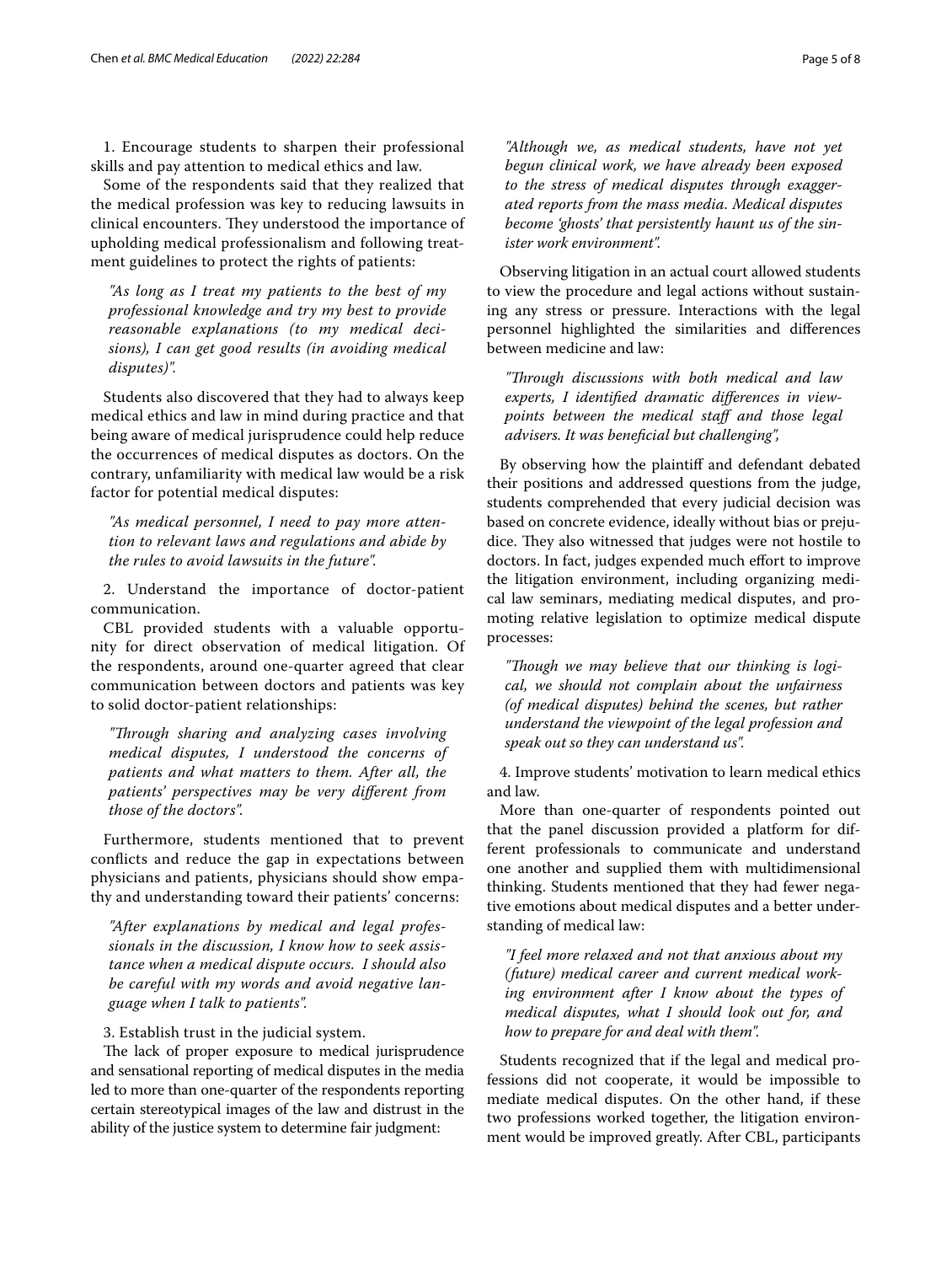agreed that the medical profession should engage actively with the legal profession and exchange expert insights:

*"I learned about what medical disputes are and how law professionals look upon doctors' defense in lawsuits through face-to-face discussions with judges and prosecutors who deal with them," and*

*"Attending the court session provided us (with the knowledge) so that we can be calm when we face litigations in the future since we have already seen what it is like. (This experience) may greatly reduce our tension if we have to go to court (later on)".*

Moreover, students expressed their willingness to learn about medical jurisprudence, which would be beneficial in establishing an efective and amicable dispute-resolution process with cooperation between the felds of medicine and law:

*"Initially, I thought that professional law terminologies were too difcult to understand, and I was a little bit repulsed and reluctant to learn," "However, after visiting the court, I found that it was not boring at all",*

## **Discussion**

Our CBL, which is an application of the social cognitive theory [[28,](#page-7-17) [29\]](#page-7-18), was designed to enhance preclinical medical students' ability for multidisciplinary learning of medicine and law. Students gained more knowledge regarding the application of the law in a non-medical environment. As students observed judicial processes and interacted with legal personnel, they learned that professionalism is the cornerstone of medical practice. Beyond professionalism, they acknowledged that medical ethics and law help doctors become aware of their legal responsibilities, which not only protects them by reducing occurrences of medical disputes but also forms a crucial foundation for quality medical care. Students also agreed that good physician–patient communication played a key role in ameliorating the risk of lawsuits. Moreover, students eliminated negative stereotypes regarding the judicial system and increased their trust in its fair judgments through their CBL experience.

CBL is an innovative pedagogical method used in undergraduate medical law education. Unlike previous studies, which have mainly focused on medico-legal education and assessment among physicians-in-training (e.g. residents, fellows) [\[6](#page-6-4), [30](#page-7-19)], we applied CBL to undergraduate education with the aim of empowering students to apply their theoretical knowledge in medical ethics and law to clinical practice and eliminating their preclinical anxiety about potential lawsuits. In addition, CBL demonstrates the value of cross-disciplinary communication [[31\]](#page-7-20). Students were able to improve their legal thinking process without the need for complex legal knowledge through a didactic and interactive educational seminar. Direct contact with judicial personnel inspired students to focus on commonalities between medical and law professions rather than highlighting their diferences [\[32](#page-7-21)], which strengthen the quality of teaching and ensure that students did not misunderstand what was being taught [[33\]](#page-7-22).

Our study indicated that students could self-refect on their abilities as future doctors in non-medical courses outside the medical feld. As students interacted with people with non-medical backgrounds, they understood that medical law could empower doctors to be proactive in securing their patients' best interests, preventing malpractice and/or negligence, and avoiding civil or criminal consequences [[34\]](#page-7-23). Students were able to acknowledge the importance of physician-patient communication in CBL despite having no direct dialogues with patients yet. As students observed court proceedings and discovered that defendants could barely understand what the judge and plaintif said most of the time, they realized that inequity in understanding medical information also occurs in patients in medical encounters. This unique experience helped students realized that doctors should make more effort to address patients' problems and anxieties instead of viewing patients as potential threats in medical litigations [\[35](#page-7-24)].

One of the signifcant fndings that have emerged from the current study was that students reported having confdence in the judicial system after their CBL experience. A possible reason might be that the traditional medical education system did not address or ameliorate students' skepticism and distrust of the justice system from unfavorable and biased media reports on medical litigations [[36,](#page-7-25) [37\]](#page-7-26), which indirectly deteriorates the relationship between doctors and patients, and drives more doctors to practice defensive medicine [\[35,](#page-7-24) [38\]](#page-7-27). CBL provides a platform that encourages students to voice their perspectives and break stereotypes. Moreover, students became motivated to learn medical ethics and law, highlighting the urgent need for more comprehensive instruction to students in medical jurisprudence.

Establishing the concept of medical law in medical education is indispensable [[39,](#page-7-28) [40](#page-7-29)]; however, conventional teaching approaches do not allow students to sufficiently apply the law to medicine [\[41](#page-7-30), [42\]](#page-7-31). Although medical ethics and law are equally emphasized in the curriculum statements of many medical schools, the actual teaching tends to focus on the former owing either to lack of faculty expertise or the inability to translate theory into practice. CBL is one of our pilot programs that aim at integrating local judicial systems into medical education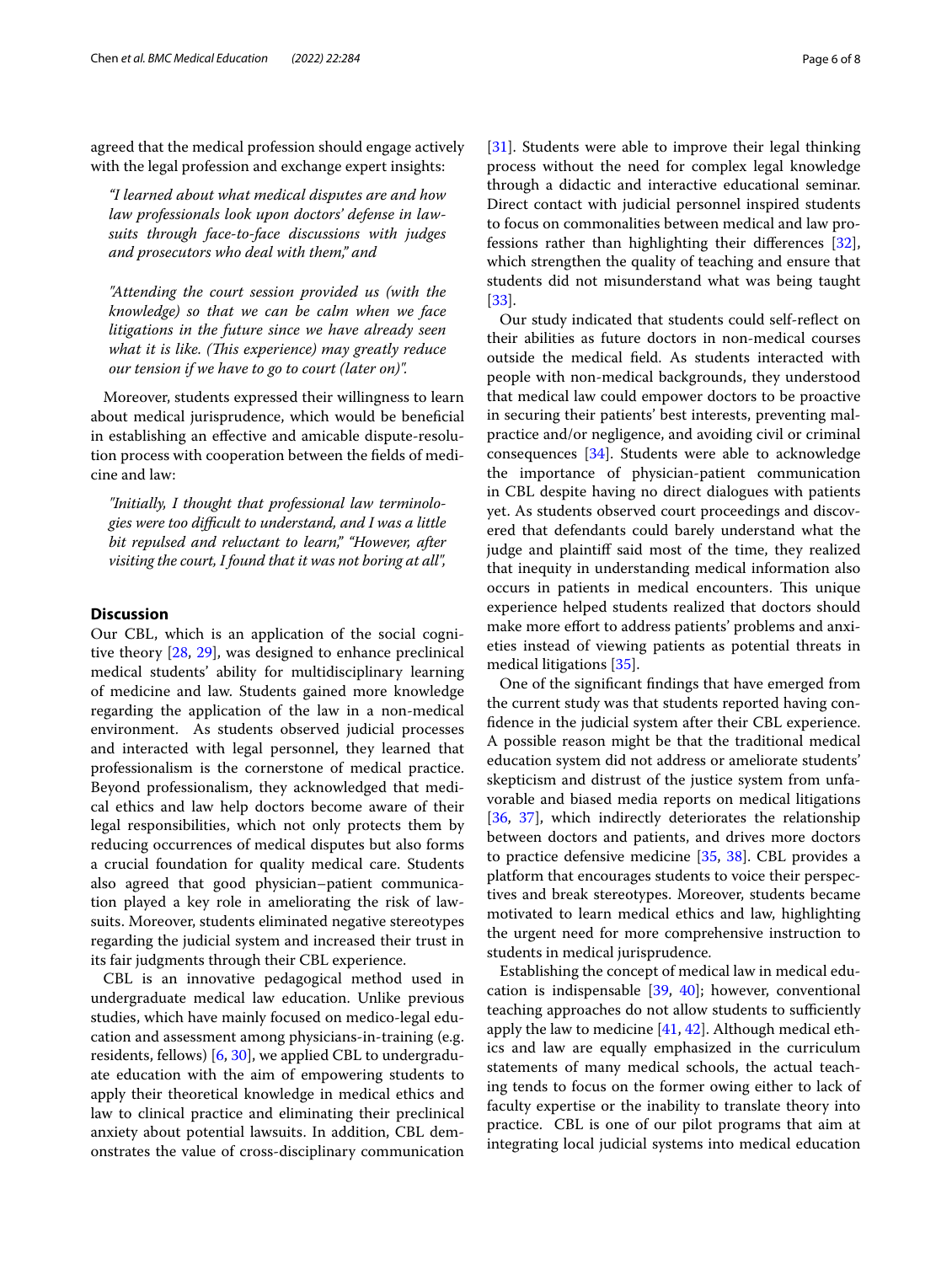to address the aforementioned problems. We invited judges to serve as teachers for CBL considering that most legal processes in Taiwan are based on litigation. The results of this research support the notion that medico-legal education should be tailored to the local legal culture. For countries that rely on a non-litigation system, arbitrators can be recruited as instructors to guide students in their learning. Other alternative strategies, including mock court practice and recruitment of both medical and law students in interprofessional courses [[43\]](#page-7-32), can be utilized to reinforce clinical relevance.

The study has some limitations: although our results indicated that students developed a positive attitude toward medico-legal problems, little could be inferred regarding their behavioral changes. Thus, longitudinal research is needed to determine students' long-term development. Another limitation is the lack of an accurate assessment of the students' knowledge and skills gained in medical law from the course. More research is required to objectively evaluate changes in students' knowledge and attitudes.

## **Conclusions**

Strategies for the prevention of medical disputes, such as improving professionalism and patient communication, should be emphasized in medical law courses. CBL inspires students to learn and broaden their medical knowledge and improve their skills and attitudes in these areas. Moreover, this type of learning consolidates experiences in medical ethics and law, removing negative stereotypes about medical disputes and the justice system. This may result in the establishment of trust in the fairness of the justice system.

## **Abbreviations**

SLT: Situated-learning theory; CBL: Court-based learning; TSGH: Tri-Service General Hospital.

## **Supplementary information**

The online version contains supplementary material available at [https://doi.](https://doi.org/10.1186/s12909-022-03349-z) [org/10.1186/s12909-022-03349-z.](https://doi.org/10.1186/s12909-022-03349-z)

<span id="page-6-9"></span>

#### **Acknowledgements**

The authors would like to thank all the colleagues and students who contributed to this study. The authors would also like to thank the reviewers and the editor for their comments on this article.

#### **Authors' contributions**

CPF and CCW designed CBL and student feedback, and CCW conducted the CBL. PYC collected and screened the students' feedback. CCW, YDC, and CPF analyzed the qualitative data while WTC and YCS carried out the quantitative analysis. WTC drafted the manuscript. WTC, YDC, YCS, and PYC revised the manuscript. All authors read and approved the fnal manuscript.

## **Funding**

This study was supported by research grants from the Tri-Service General Hospital Research Program (TSGH-C108-078) and Ministry of Science and Technology (MOST 110-2511-H-016-002-MY3).

#### **Availability of data and materials**

The datasets generated during and/or analyzed during the current study are available from the corresponding author on reasonable request.

## **Declarations**

#### **Ethics approval and consent to participate**

 The study was approved by the Board of Medicine and the Research Ethics Committee of the Tri-Service General Hospital (TSGHIRB: 1-106-05-027) and was conducted in accordance with the Declaration of Helsinki. Informed consent was obtained along with the students' responses.

#### **Consent for publication**

Not applicable.

#### **Competing interests**

The authors report no conficts of interest. The authors alone are responsible for the content and writing of this article.

#### **Author details**

<sup>1</sup> Present Address: Department of Psychiatry, Tri-Service General Hospital, National Defense Medical Center, No.325, Sec. 2, Chenggong Rd., Neihu Dist, 11490 Taipei City, Taiwan. <sup>2</sup> School of Medicine, National Defense Medical Center, No.161, Sec. 6, Minquan E. Rd., Neihu Dist, 11490 Taipei City, Taiwan. 3 <sup>3</sup> Department of Occupational Therapy, College of Medicine, Fu Jen Catholic University, No.510, Zhongzheng Rd., Xinzhuang Dist, New Taipei City, Taiwan. 4 Center of Medical Humanities Education, School of Medicine, National Defense Medical Center, No.161, Sec. 6, Minquan E. Rd., Neihu Dist, 11490 Tai‑ pei City, Taiwan. <sup>5</sup> Present Address: Department of Family and Community Medicine, Tri‑Service General Hospital, National Defense Medical Center, No.325, Sec. 2, Chenggong Rd., Neihu Dist, 11490 Taipei City, Taiwan. <sup>6</sup>College of Law, National Chengchi University, No. 64, Sec. 2, Jhihnan Rd., Wunshan Dist., Taipei City 11605, Taiwan.

Received: 29 August 2021 Accepted: 6 April 2022 Published online: 15 April 2022

## **References**

- <span id="page-6-0"></span>Campbell AT. Teaching law in medical schools: first, reflect. J Law Med Ethics. 2012;40:301–10.
- Williams PC, Winslade W. Educating medical students about law and the legal system. Acad Med. 1995;70:777–86.
- <span id="page-6-1"></span>3. Norton ML. Development of an interdisciplinary program of instruction in medicine and law. J Med Educ. 1971;46:405–11.
- <span id="page-6-2"></span>4. Wu CY, Weng HC, Chen RC. Time trends of assessments for medical dispute cases in Taiwan: a 20-year nationwide study. Intern Med J. 2013;43:1023–30.
- <span id="page-6-3"></span>5. Van McCrary S, Swanson JW. Physicians' legal defensiveness and knowledge of medical law: comparing Denmark and the USA. Scand J Public Health. 1999;27:18–21.
- <span id="page-6-4"></span>6. Evans A, Refrow-Rutala D. Medico-legal education: a pilot curriculum to fll the identifed knowledge gap. J Grad Med Educ. 2010;2:595–9.
- <span id="page-6-5"></span>7. White BP, Willmott L, Feeney R, Neller P, Then S-N, Bryant J, et al. Limitations in health professionals' knowledge of end-of-life law: a crosssectional survey. BMJ Support Palliat Care. 2021:bmjspcare–2021–003061. Advance online publication.
- <span id="page-6-6"></span>8. Hariharan S, Jonnalagadda R, Walrond E, Moseley H. Knowledge, attitudes and practice of healthcare ethics and law among doctors and nurses in Barbados. BMC Med Ethics. 2006;7:E7.
- <span id="page-6-7"></span>9. Roy AD, Chen L, Santucci K. What do pediatric residents know about malpractice? Pediatr Emerg Care. 2011;27:586–90.
- <span id="page-6-8"></span>10. Moreno-Hunt C, Gilbert WM. Current status of obstetrics and gynecology resident medical-legal education: a survey of program directors. Obstet Gynecol. 2005;106:1382–4.